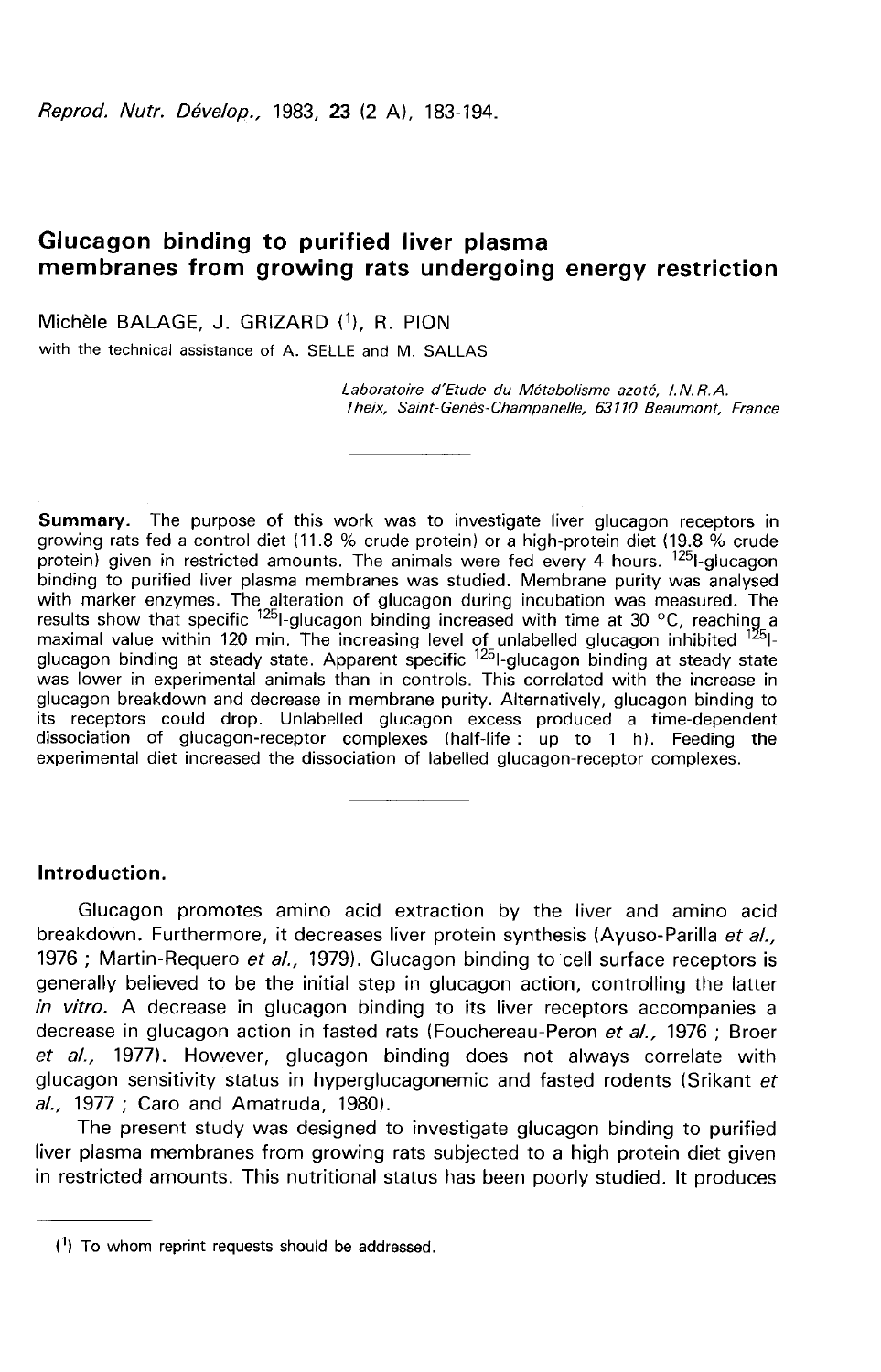a drop in growth rate and in the growth rate/crude protein intake ratio (Rérat and Desmoulin, 1970). Body composition is also modified (Grizard et al., 1975). Muscle protein synthesis decreases, whereas liver protein synthesis increases (Arnal et al., 1972). Amino acid breakdown and the conversion of amino acids into glucose are enhanced (Grizard et  $al, 1975$ ). These changes indicate that there may also be variations in the hormonal mechanisms controlling protein metabolism in liver and muscle. For example, blood insulin decreases but liver insulin receptors increase in growing rats (Grizard, Arnal and Pion, 1980).

Some of the present work has been reported previously in an abstract (Balage and Grizard, 1981).

## Material and methods.

Animals and treatments.  $-$  A control and an experimental group of 15 male Sprague-Dawley rats each, weighing about 50 g, were purchased and housed individually in cages maintained under controlled environmental conditions (22 °C, 60 % relative humidity, 12-hour dark period starting at 10 a.m.). They were fed a standard diet and then a control diet until a weight of 100 g was reached. The controls were then fed the control diet (11.8 % crude protein), whereas the experimental animals were fed the high-protein (19.8 % crude protein), high-mineral, high-vitamin, low-carbohydrate diet. The food intake of the experimental group was restricted to  $66%$  of that of the controls (table 1). Thus, they received slightly higher daily amounts of crude protein, mineral and vitamins than the controls  $(+ 12, %)$ . Daily intake of carbohydrate, lipid and indigestible agar-agar was reduced ( $-34$ ,  $-44$  and  $-34$  %, respectively). The experimental animals grew 45 % more slowly than the controls. Crude protein efficiency  $(i.e.$  the growth rate/crude protein intake ratio) was highly impaired, suggesting an increased rate of amino acid breakdown and gluconeogenesis (Grizard et al., 1975). The control and the high-protein diets, which have been described previously (Grizard et al., 1975; Grizard, Arnal and Pion, 1980),

### TABLE 1 Animal parameters

| Group                                  | Control       | Experimental   |
|----------------------------------------|---------------|----------------|
| Number of animals                      | 15            | 15             |
| Number of experimental days            | 11            | 18-20          |
| Liveweight on the day of sacrifice (g) | $161 + 6$     | $155 + 4$      |
| Daily gain (g)                         | $6.29 + 0.37$ | $3.45 + 0.43*$ |
| Daily intakes:                         |               |                |
| $\frac{dy}{dx}$ matter $\frac{dy}{dx}$ | $15.6 + 0.6$  | $10.5 + 0.2$   |
| crude protein $(q)$                    | $1.84 + 0.07$ | $2.07 + 0.03*$ |
| crude energy (K Joules)                | $282 + 10$    | $188 + 3*$     |
| Liver weight (g)                       | $7.32 + 0.35$ | $6.27 + 0.30*$ |

Each value is the mean  $\pm$  SD

\*: significantly different ( $P \le 0.050$ ) from the controls.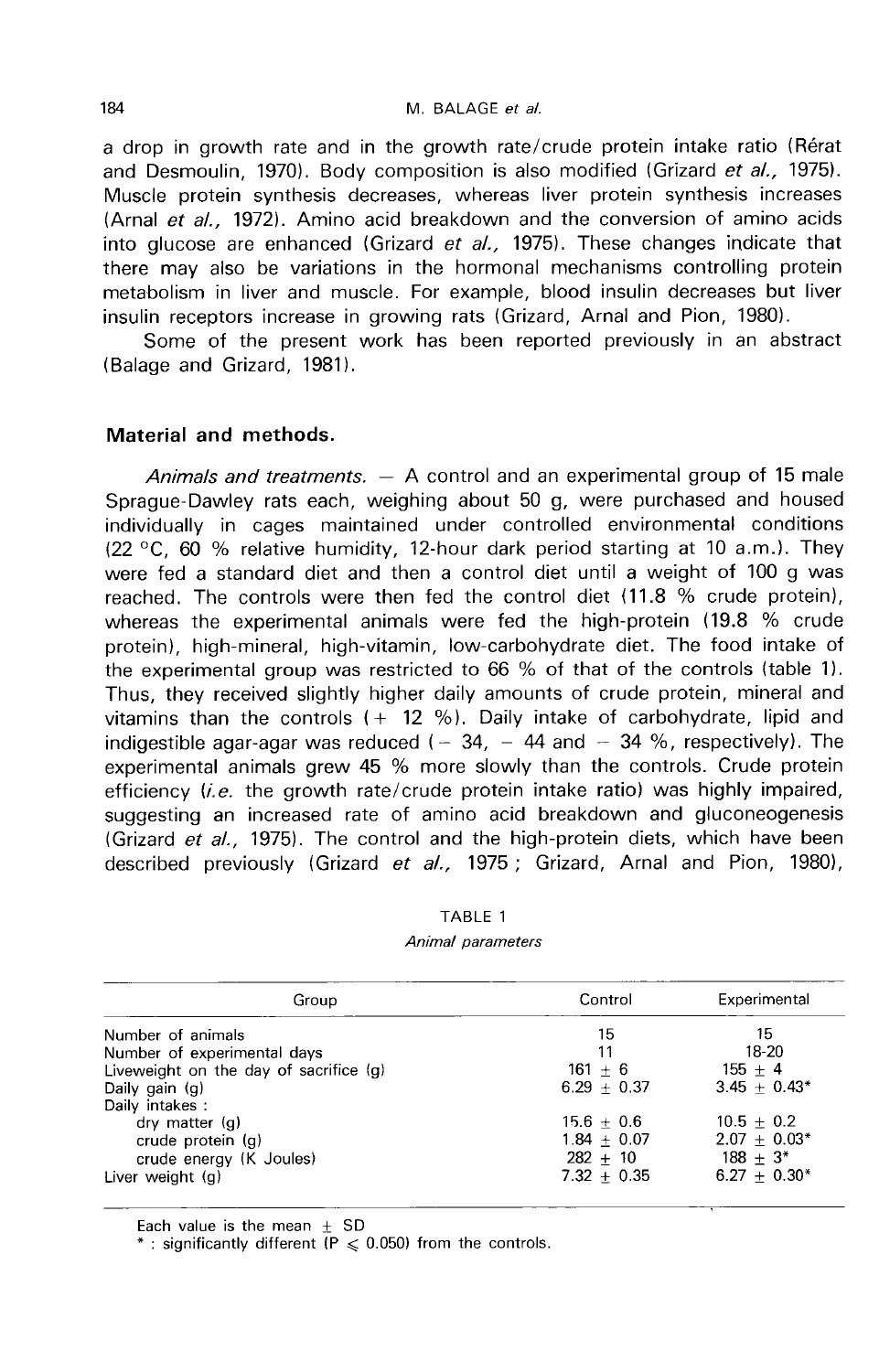contained fish meal supplemented with methionine, phenylalanine, tryptophane and threonine. The animals were fed on an automatic feeding schedule. Beginning at 10 a.m., they consumed each of the six equal meals (given every 4 h) within about 5 min. When they had attained a mean body weight of 155 g, they were killed without anaesthesia at approximate 15-min intervals between 2 p.m. and 4 p.m. Seven representative rats from each group were used to study liver glucagon receptors.

*Chemicals.* — Highly purified porcine glucagon (G 501575) was obtained from the Novo Research Institute, Bagsvaerd, Denmark. <sup>125</sup>I-Na (IMS. 30) was purchased from the Radiochemical Center, Amersham, England. Bovine serum albumine (fraction V) was purchased from Calbiochem ; 5'-AMP was from Merck, and D-glucose-6-phosphate, thymidine 5'-monophospho-p-nitro phenyl

ester, p-nitrophenol and aprotinin from the Sigma Chemical Company.<br><sup>125</sup> glucagon was prepared according to the method of Nottey and Rosselin<br>(1971) and was purified by epreparate respues and PEAE sellulese selume. This (1971) and was purified by chromatography on a DEAE cellulose column. This preparation contained about 5-30 % of  $^{125}$ I-glucagon and 70-95 % of unlabelled glucagon since average specific activity was within 30-200  $\mu$ Ci/ $\mu$ g, as measured by the trichloracetic acid method. Monoiodoglucagon had been shown previously (Fuller et al., 1975 ; Desbuquois, 1975) to be biologically active and its interaction with the receptor is indistinguishable from that of native glucagon.

Liver plasma membranes.  $-$  Fully purified liver plasma membranes were prepared (Neville, 1968, step 15) with the following modifications ; the livers were quickly removed, weighed and freeze-stopped in liquid nitrogen within 2- 3 min. They were kept at  $-$  80  $^{\circ}$ C during a 2-week period. Pooled samples of were quickly removed, weighed and treeze-stopped in liquid nitrogen within 2-3 min. They were kept at  $-$  80 °C during a 2-week period. Pooled samples of livers from the same group were then thawed within 2-5 min in 1 mM at 4 °C. Quick freezing and quick thawing induced no detectable variations in liver fractions as judged by electron microscopy, chemical composition and enzymatic criteria (Fleischer and Kervina, 1974). 5'-Nucleotidase activity and insulin receptors remained unchanged, whereas glucagon binding to its receptors was significantly reduced (Balage and Grizard, unpublished results). Purified plasma membranes were stored at  $-80$  °C until use. Protein concentration was determined (Lowry et al., 1951) using bovine albumin as a standard. The activity of 5'-nucleotidase, the standard marker for plasma membranes, was determined by measuring the rate of inorganic phosphate release from 5'-AMP. Both soluble phospliodiesterase activity and that located in membrane particles were determined by measuring the release rate of p-nitrophenol from thymidine 5'monophospho-p-nitrophenyl ester. Glucose-6-phosphatase activity, a standard microsomal marker, was evaluated by measuring the release rate of inorganic phosphate from D-glucose-6-phosphate (Aronson and Touster, 1974).

Binding studies.  $-$  Studies of  $125$ -glucagon binding were conducted according to the procedure of Freychet et al. (1974) and Broer et al. (1977) with some minor modifications. Incubation was performed at 30 °C in Krebs-Ringer phos-<br>phate buffer (40 mM NaCl, 1.7 mM KCl, 0.4 mM MgSO<sub>4</sub>, 0.4 mM KH<sub>2</sub>PO<sub>4</sub>, pH 7.5) with membrane protein at 0.13-0.15 mg/ml, bovine serum albumin at 10 mg/ml, bacitracin at 0.1 mg/ml and aprotinin at 2 000 IU/ml in a final volume of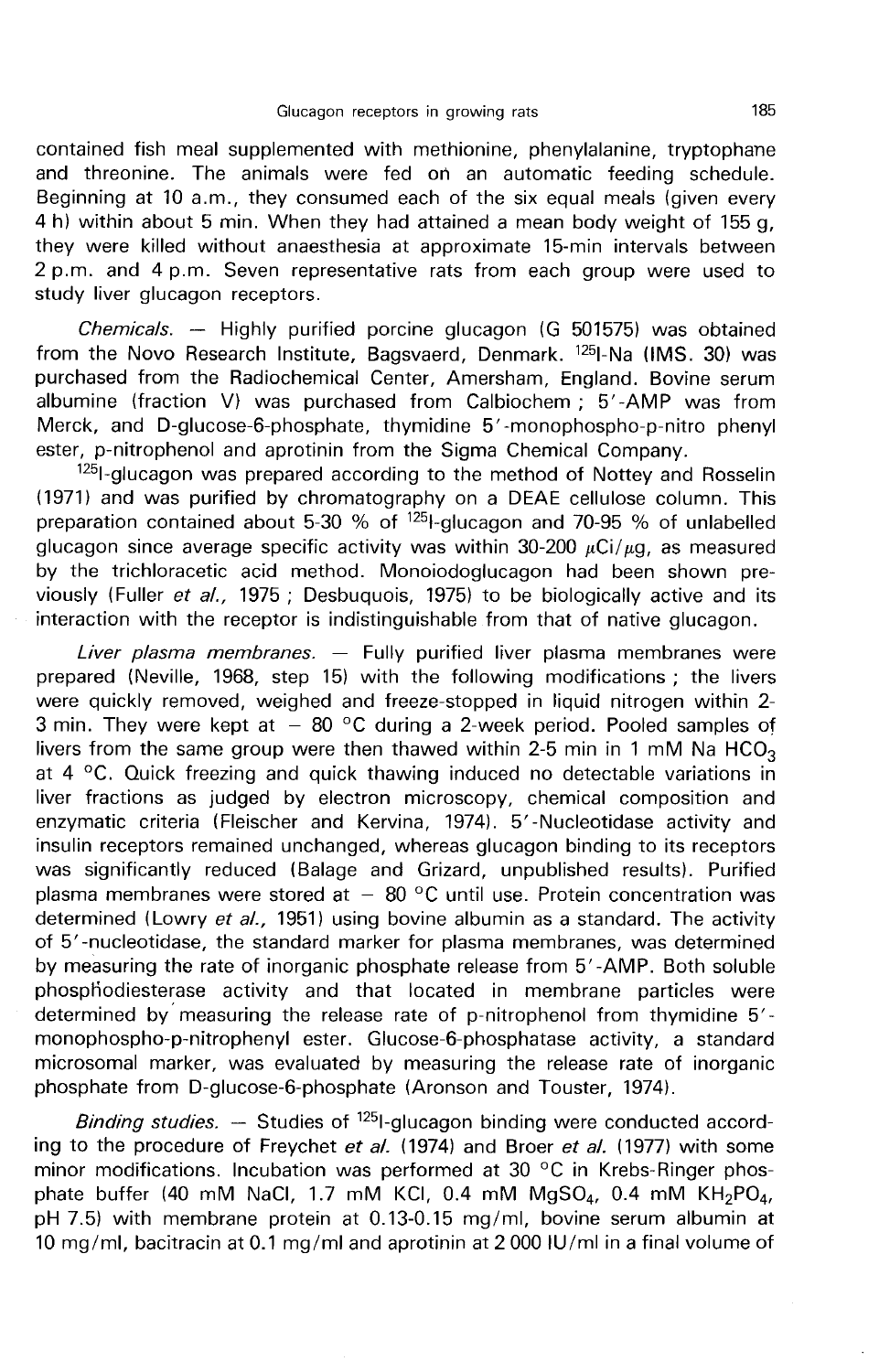0.275 ml per incubation tube. The incubation mixture also contained  $^{125}$ I-glucagon at 0.3-2.5 nM and unlabelled glucagon at 0-500 nM. Dissociation of the  $^{125}$ Iglucagon-membrane-receptor complexes was measured after unlabelled hormone  $excess$  was added when  $1251$ -glucagon binding was in a steady state. At the times indicated in the figure legends, incubation was ended by cooling the incubation tubes in an ice bath. 1 ml of chilled buffer was added to each incubation tube, then 1 ml of the mixture was transferred to chilled plastic microfuge tubes. The latter tubes were centrifuged for 6 min at 25 000  $\times$  g at 4 °C. The supernates were sucked out and pellet radioactivity counted. Total binding referred to the radioactivity of the pellet, whereas non-specific binding referred to pellet radioactivity along with a great excess of unlabelled hormone (14.9  $\mu$ M). Specific binding was the difference between total and non-specific binding. Specific <sup>125</sup>1glucagon binding was normalized to 0.1 mg of membrane protein per ml in all experiments. With the concentrations of membrane protein used in this experiment, specific <sup>125</sup>-glucagon binding to liver plasma membranes from rats fed a standard diet ad libitum, was a linear function of membrane protein concentration (Balage, unpublished results).

Unaltered glucagon.  $-$  <sup>125</sup>1-glucagon, which remained intact in the supernate from the incubation mixtures (glucagon at 2.7 and 5.0 nM), was evaluated by measuring its ability to rebind to fresh membranes.

Analysis of data.  $-$  Equilibrium binding parameters were calculated by Scatchard analysis. We used linear regression of the ratio of bound to free glucagon  $(B/F)$  as a function of bound glucagon  $(B)$ . The slope was the affinity constant and the intercept with the horizontal axis was the binding capacity. With high glucagon levels (1.5-500 nM), regression gave the low-affinity constant and total binding capacity (low-affinity  $+$  high-affinity receptors). With low glucagon levels and using data corrected for the contribution of low-affinity receptors, regression gave the affinity constant and the binding capacity of highaffinity receptors. The dissociation rate was obtained for the first part (0-30 min) of the dissociation curve by the linear regression slope of specific <sup>125</sup>l-glucagon binding logarithm vs time after the addition of unlabelled glucagon.

Statistical methods.  $-$  The « goodness of fit » of linear unweighted regressions was assessed by the F-test. Differences between the regressions were tested for significance by covariance analysis. Differences between the means were tested for significance by variance analysis (Snedecor and Cochran, 1971). Because samples from each group were pooled, standard deviations and standard errors referred to measurements but not to individuals.

## Results.

Time course of binding.  $-$  The time course of specific  $^{125}$ I-glucagon binding to purified liver plasma membranes was the same in the two groups when normalized to the same maximal binding (fig. 1). It was slower than that reported previously with isolated hepatocytes (Broer et al., 1977 ; Gill and H'art, 1980). Specific <sup>125</sup>l-glucagon binding increased rapidly after incubation began, attaining half-maximal binding within 45 min. Afterwards, this specific binding increased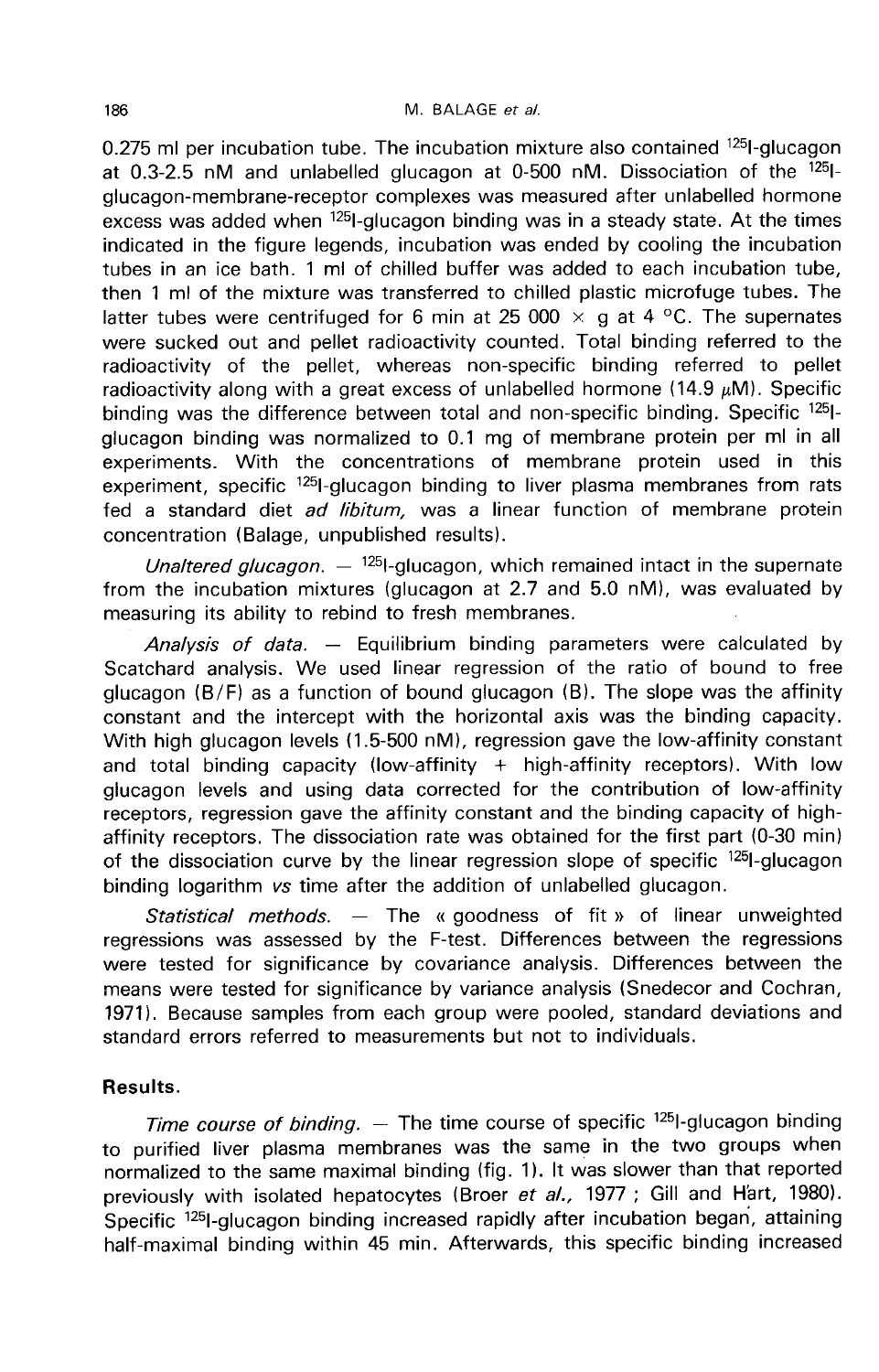

- FIG. 1. Time course of <sup>125</sup>l-glucagon binding to purified liver plasma membranes. <sup>125</sup>l-glucagon 1.  $-$  *i me* course or *i*-guicagon binany to purine twee pasma membranes. The course of the 1.1 nM) ( $\pm$  SD) was allowed to bind at 30 °C to membranes (membrane protein :<br>0.14  $\pm$  0.02 mg/ml) at the times indicated.  $(1.4 \pm 0.1)$  % of labelled hormone introduced into the incubation tube/0.1 mg of membrane protein), subtracted from each point, was measured in simultaneous experiments. Each value is the mean of duplicate determinations for one experiment.
- FIG. 2. Time course of dissociation of <sup>125</sup>l-glucagon from purified liver plasma membranes. Liver plasma membranes were incubated at 30 °C in two steps : (1) <sup>125</sup>l-glucagon (2.16  $\pm$  0.05 nM)  $(+$  SD) was allowed to bind to membranes (membrane protein : 0.15 + 0.02 mg/ml) for  $120 \text{ min}$ ; (2) the second step was then initiated immediately (time 0 on the figure) by adding<br>unlabelled hormone (in 50 $\mu$ ) to obtain a final concentration of 14.9  $\mu$ M. Bound radioactivity was measured at the indicated times. Non-specific binding (1.4  $\pm$  0.4 % of labelled hormone introduced into the incubation tube/0.1 mg of membrane protein), subtracted from each point, was measured in simultaneous experiments. The results in each group are expressed as the percentage of specific  $1251$ -glucagon binding at starting time. Each value is the mean  $\pm$  SE of duplicate determinations in one experiment.

slowly, maximal binding occurring after 120-180 min. After 180 min, specific binding began to decline.

Dissociation of glucagon-membrane receptor complexes.  $-$  In the 30-min period after glucagon excess was added, <sup>125</sup>l-glucagon dissociated more rapidly in experimental rats than in controls (fig. 2), suggesting an increase in the dissociation rate constant (table 2). Afterwards, the dissociation rate dropped in both groups.

Specific glucagon binding at steady state.  $-$  Specific <sup>125</sup>l-glucagon binding decreased with increasing glucagon. With low glucagon (0.3-5 nM) it was lower in the experimental animals than in the controls (fig. 3). Regression analysis exhibited significant differences ( $p < 0.05$ ) between the two competitioninhibition curves. In contrast, with high glucagon, specific  $1251$ -glucagon was similar in both groups. The glucagon level for half-maximal binding was within 9- 11 nM.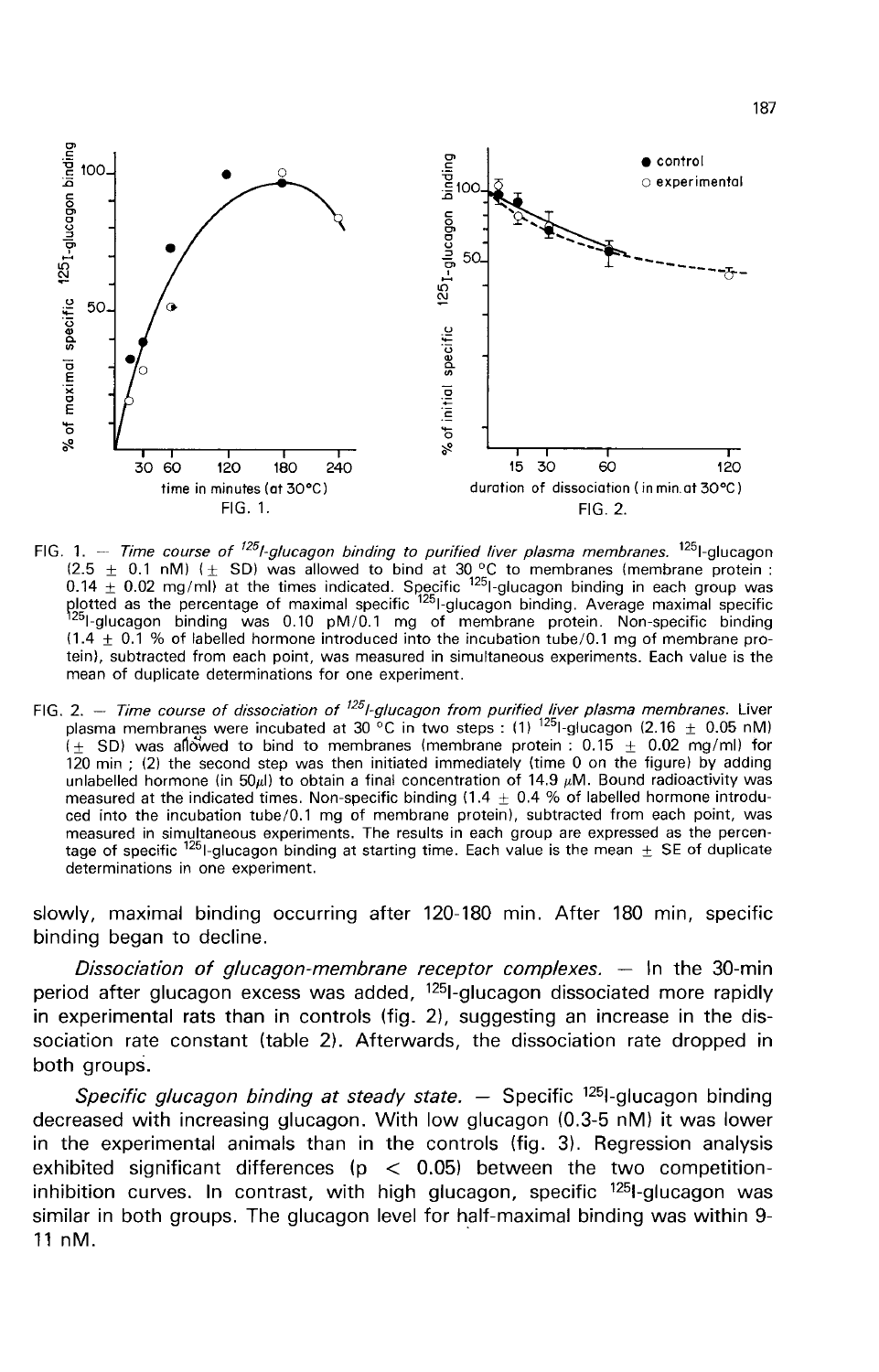Calculated affinity constants and binding capacities exhibited no significant differences in the two groups (table 2). As previously observed by Giorgio, Johnson and Blecher (1974), Fouchereau-Peron et al. (1976), Caro and Amatruda (1980), Bhatena et al. (1978) and Sonne et al., (1981), Scatchard analysis gave a curvilinear plot (fig. 3) consistent with two classes of independent binding sites. Alternatively, curvilinear Scatchard could result from site-site interactions. This seems unlikely since the dissociation rate of  $^{125}$ -glucagon, produced by « infinite » dilution, is not significantly increased further by unlabelled glucagon in liver plasma membranes (Balage, unpublished results) and isolated hepatocytes (Sonne et al., 1978 ; Fehlmann et al., 1981). The affinity constants and binding capacities of high-affinity receptors were in good agreement with published data (Gill and Hart, 1980 ; Srikant et al., 1977 ; Fouchereau-Peron et  $al.$ , 1976; Sonne et  $al.$ , 1978). However, because glucagon binding to its receptors is a complex reaction (Blake, 1978), the meaning of the kinetic parameters of glucagon binding must be considered critically.

| Group                     | Control                                       | Experimental    |
|---------------------------|-----------------------------------------------|-----------------|
|                           | Binding capacities (pM/mg membrane protein)   |                 |
| High-affinity receptors   | $1.6 + 0.4$                                   | $1.4 + 1.7$     |
| Low-affinity receptors    | $15.2 + 11.9$                                 | $16.2 + 9.2$    |
|                           | Affinity constants ( $10^9$ M <sup>-1</sup> ) |                 |
| High-affinity receptors   | $0.37 + 0.10$                                 | $0.29 + 0.20$   |
| Low-affinity receptors    | $0.057 + 0.029$                               | $0.040 + 0.010$ |
|                           | Time course of dissociation                   |                 |
| Dissociation rate (% min) | $1.08 + 0.14$                                 | $1.27 \pm 0.29$ |
| Half-life (min)           | 64                                            | 55              |

TABLE<sub>2</sub> Parameters of glucagon binding

Each value is the mean  $\pm$  the standard deviation of the regression coefficient (affinity constants, dissociation rate constant) or the mean  $\pm$  the standard error of the prediction by regression (binding capacities).

Unaltered glucagon.  $-$  Differences in the unaltered hormone might have affected the apparent values of hormone binding. Glucagon was significantly altered in the experimental rats compared to the controls (table 3). This fully correlated with the decrease in apparent specific <sup>125</sup>l-glucagon binding. However, the meaning of altered glucagon is unclear, and breakdown was not taken into account when glucagon binding was calculated.

Characteristics of plasma membrane preparations. ― Recovery of glucose-6 phosphatase from membrane preparations was low, indicating that there was no microsomal contamination (table 4). Recovery of 5'-nucleotidase and phosphodiesterase was similar in both groups. This finding suggests that the differences observed in glucagon binding are not attributable to differences in membrane recovery. However, 5'-nucleotidase and phosphodiesterase activities per mg of membrane protein were lower in the experimental animals than in the controls.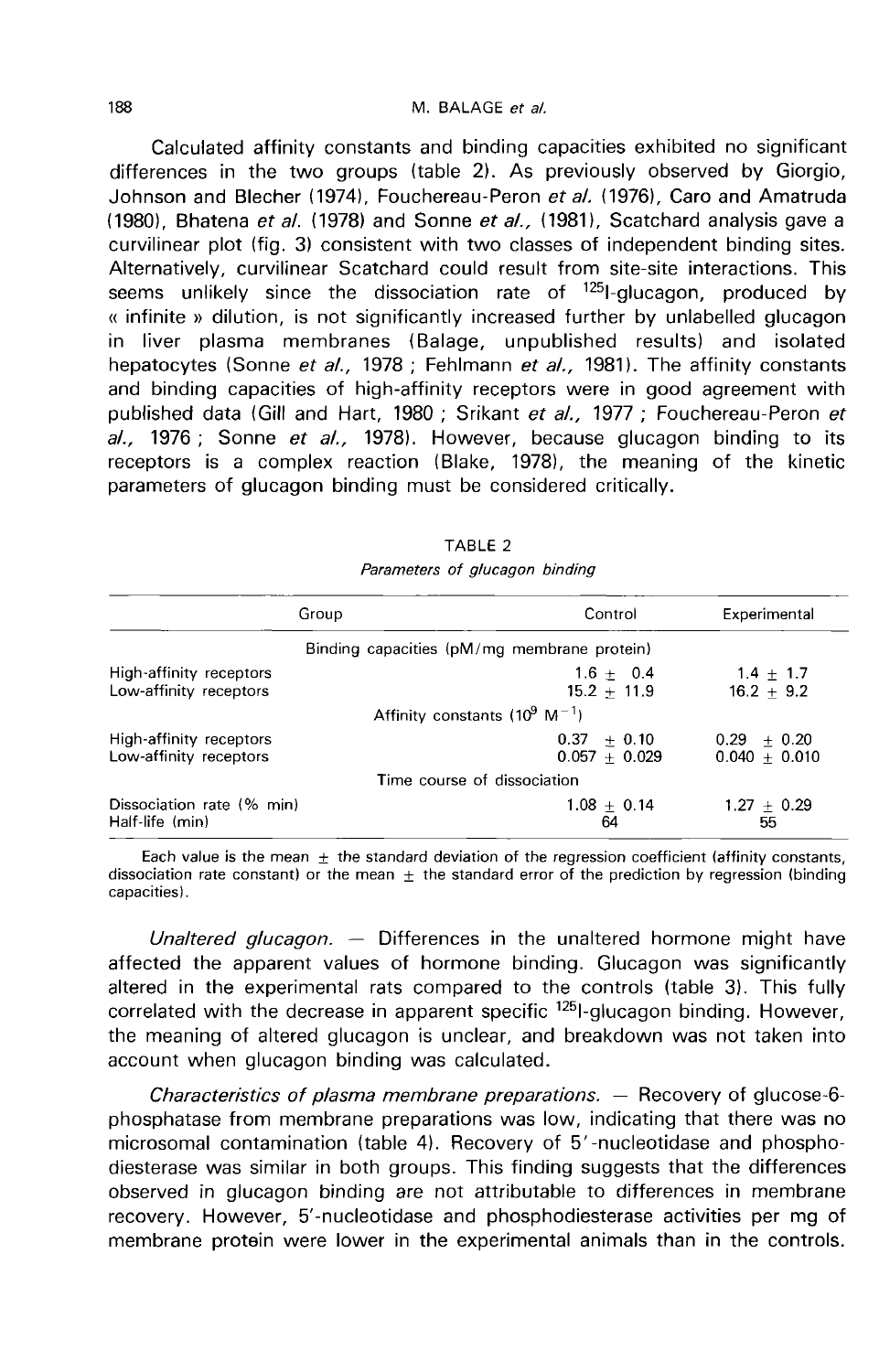

FIG. 3. - Glucagon binding at steady state to purified liver plasma membranes as a function of total glucagon concentration. <sup>125</sup>l-glucagon  $(0.32 \pm 0.01 \text{ nM})$  ( $\pm$  SD) and unlabelled glucagon (0 to 500 nM) were allowed to bind to membranes (membrane protein:  $0.15 \pm 0.02$  mg/ml) for 120 min at 30 °C. The results concern the percentage of specific  $125$  I-glucagon membrane binding at 0.1 mg/ml of membrane protein. Non-specific binding (1.5  $\pm$  0.3 %), subtracted from each point, was measured simultaneously. Each point is the mean  $\pm$  SE for three separate experiments. Duplicate or triplicate incubations were carried out in each experiment.

Finite insets, the same data are expressed using the method of Scatchard, *i.e.* the ratio of<br>bound to free <sup>125</sup>l-glucagon (B/F) is plotted as a function of the quantity of glucagon bound (B)<br>to liver plasma membranes. B  $\times$  (total glucagon concentration). The lines represent calculated regressions of (B/F) vs (B) with low and high glucagon, respectively.

This correlated with the increase in protein yield. Therefore, the drop in apparent specific <sup>125</sup>1-glucagon binding per mg of purified liver plasma membranes could be explained by a drop in membrane purity. Alternatively, 5'-nucleotidase activity could have decreased as a result of energy restriction (Grizard, Arnal and Pion, 1980) .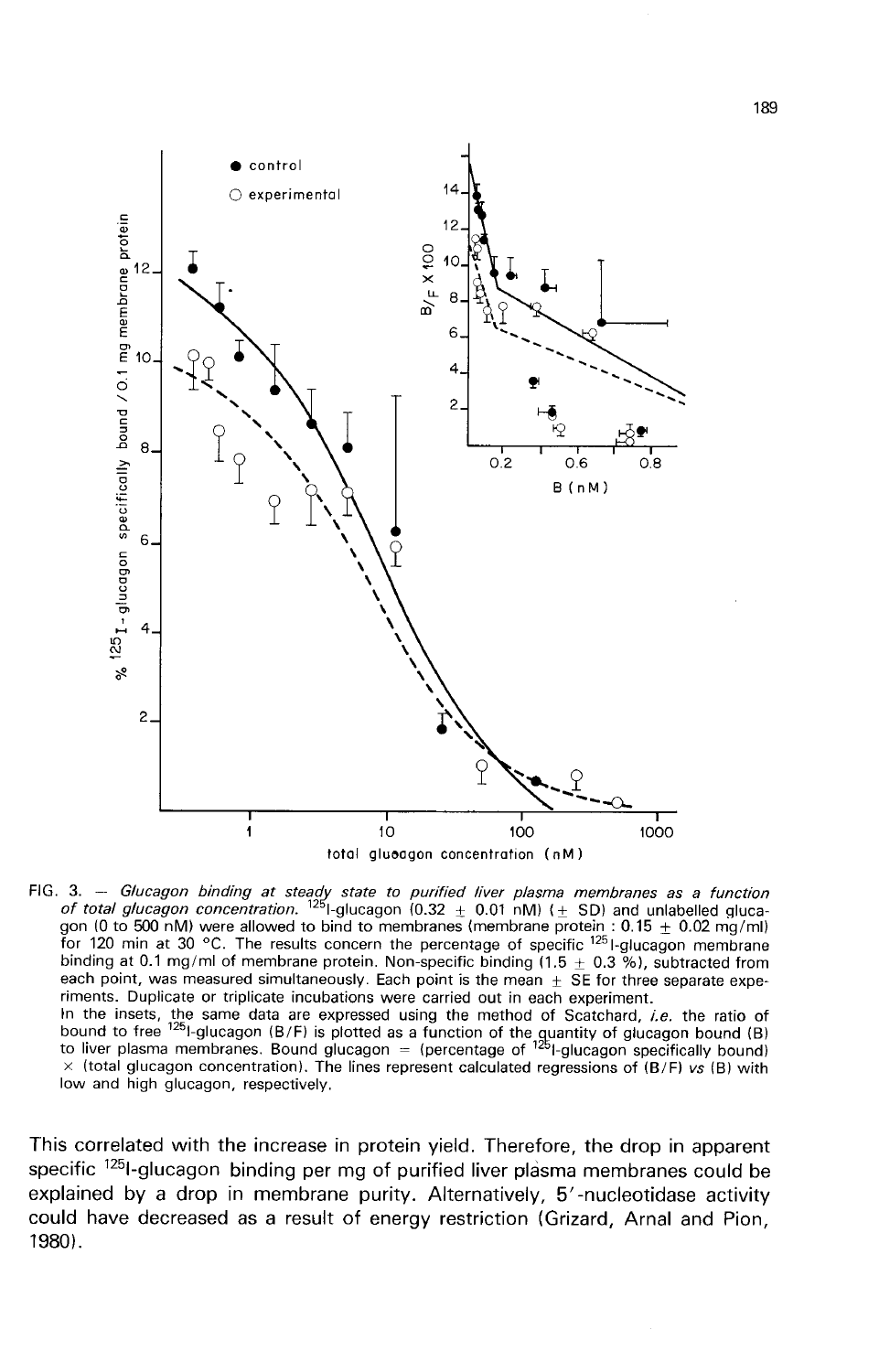#### TABLE 3

#### Unaltered hormone

| Group             | Control    | Experimental              |
|-------------------|------------|---------------------------|
| Glucagon (2.7 nM) | $123 + 27$ | 89 $\pm$ 3 <sup>(a)</sup> |
| Glucagon (5.0 nM) | $142 + 28$ | $82 + 6$ (a) (b)          |

<sup>125</sup>l-glucagon (at 2.7 and 5.0 nM) was allowed to bind to the membranes (membrane protein at 0.16 ± 0.02 mg/ml) for 120 min at 30 °C (see Methods). <sup>125</sup>l-glucagon remaining intact in the supernates from the incubation mixtures was evaluated by measuring its ability to rebind to fresh membranes. Results refer to the percentage of unaltered glucagon present in controls simultaneously incubated without membranes. Each value is the mean  $\pm$  SD of quadriplicate determinations for one experiment.

(a) value significantly different (P  $<$  0.05) from 100 %.

(b) experimental group values were significantly different ( $P < 0.05$ ) from the corresponding control group values.

#### TABLE 4

Enzymatic activities in homogenate and liver plasma membrane preparations

|                                            | Group | Control                                | Experimental                            |  |
|--------------------------------------------|-------|----------------------------------------|-----------------------------------------|--|
| Membrane protein recovery (mg/g wet liver) |       |                                        |                                         |  |
|                                            |       | $0.18 + 0.01$                          | $0.32 + 0.02$                           |  |
|                                            |       | 5'-nucleotidase                        |                                         |  |
| Homogenate<br>Membrane<br>% recovery       |       | $4.00 + 0.22$<br>61.5 $\pm$ 1.1<br>2.3 | $4.80 + 0.20$<br>31.8 $\pm$ 0.4<br>2.8  |  |
|                                            |       | Phosphodiesterase                      |                                         |  |
| Homogenate<br>Membrane<br>% recovery       |       | $0.73 + 0.07$<br>$16.4 \pm 0.2$<br>3.3 | $1.46 + 0.06$<br>$12.9 \pm 0.4$<br>3.7  |  |
|                                            |       | Glucose-6-phosphatase                  |                                         |  |
| Homogenate<br>Membrane<br>% recovery       |       | $10.0 + 0.9$<br>5.4 $\pm$ 0.1<br>0.08  | $10.4 \pm 0.2$<br>$1.5 \pm 0.1$<br>0.06 |  |

5'-Nucleotidase and glucose 6-phosphatase activities were expressed in micromoles of inorganic phosphate/mg of protein/hour. Phosphodiesterase activity was expressed in micromoles of pnitrophenol/mg of protein/hour. Each value is the mean  $\pm$  SD of triplicate determinations.

### Discussion.

Feeding the experimental diet produced a significant decrease in apparent specific  $^{125}$ -glucagon binding to purified liver plasma membranes. There are several factors which might account for· this decrease. The breakdown rate of  $125$ |-glucagon was enhanced since the percentage of hormone remaining intact in the supernate of incubation mixtures dropped. Furthermore, as seen from marker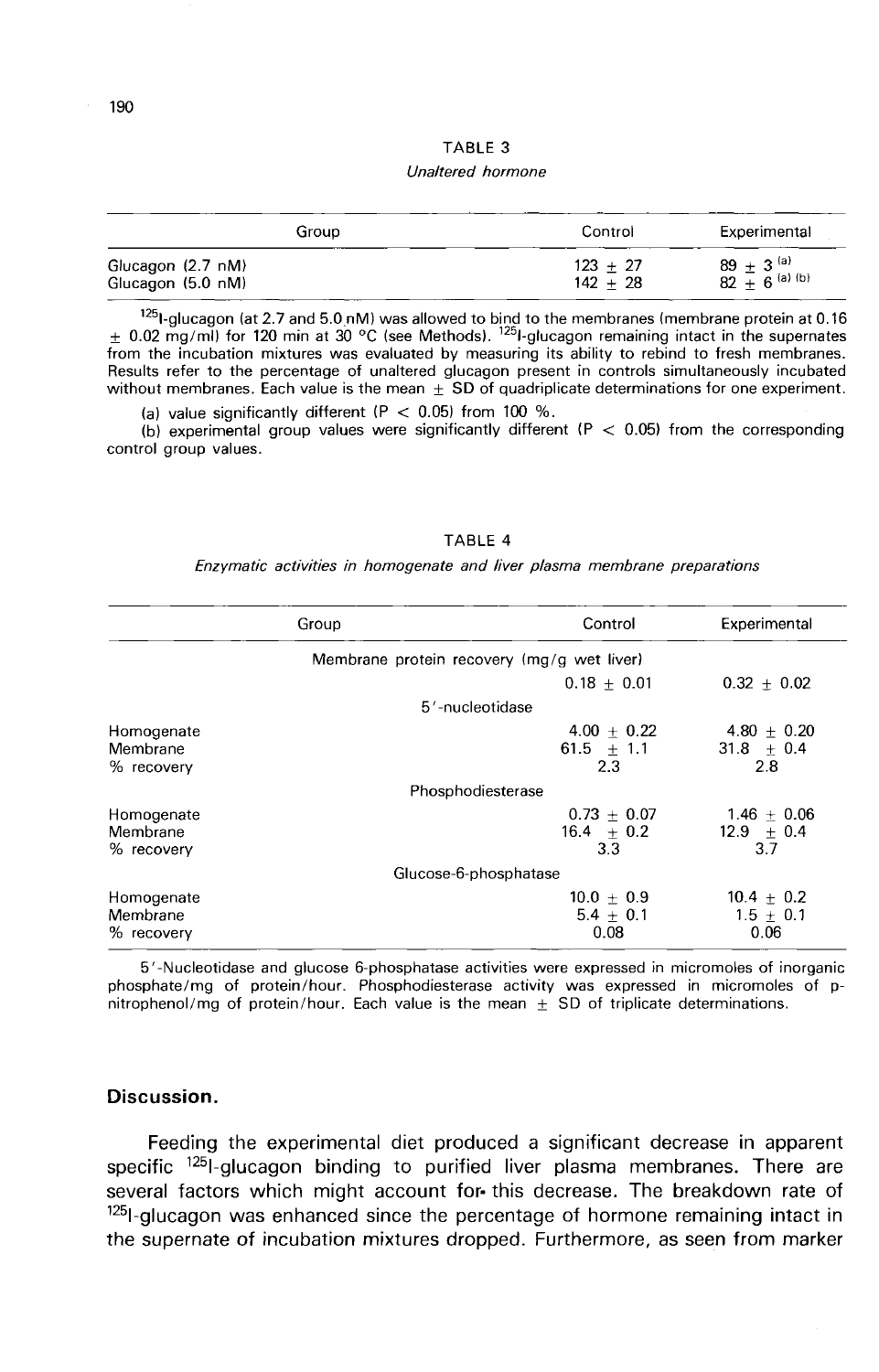enzyme measurement, membrane purity decreased. Thus, specific glucagon binding to its receptors could have dropped. As measurement of the dissociation of <sup>125</sup>1-glucagon complexes (induced by unlabelled glucagon excess) showed, there was an increase in the dissociation rate constant. Scatchard analysis of equilibrium binding data exhibited no further decreases in affinity constants and binding capacities.

The decrease in glucagon binding to its receptors after feeding the experimental diet correlates with the decrease in glucagon binding found in fasted rats (Fouchereau-Peron et al., 1976 ; Broer et al., 1977 ; Caro and Amatruda, 1980 ; Srikant et al., 1977 ; Freeman et al., 1977). It contrasts with the constant, glucagon binding to isolated hepatocytes found in restricted goats (Gill and Hart, 1979 ; Gill and Hart, 1981). It probably parallels an increase in circulating blood glucagon since hyperglucagonemia (following exogenous administration of glucagon and observed in spontaneous obesity) induces a drop in glucagon binding to hepatocytes and liver plasma membranes (Bhatena et al., 1978 ; Srikant et al., 1977). Furthermore, fasting, energy restriction or high-protein diets have been known to increase blood glucagon in different species (Unger, 1972 ; Eisenstein and Strack, 1978 ; Eisenstein et al., 1979 ; Jarrousse et al., 1980 ; Peret et al., 1981 ; Aguilar-Parada et al., 1969 ; Gerich, 1976). The age increment from the controls to the experimental animals cannot explain this since glucagon binding to its liver receptors is unaltered or increased from neonatal to adult rats (Lockwood and East, 1978; Basquez et al., 1976; Pingoud et al., 1982).

Decreased glucagon binding after feeding the experimental diet could not explain the increase in amino acid breakdown observed in such animals (Grizard et al., 1975) since glucagon promoted amino acid extraction by the liver and amino acid conversion into glucose. Several factors could explain this discrepancy. First, glucagon binding does not always correlate with the status of glucagon sensitivity. Indeed, a decrease in glucagon binding induces a decrease in glucagon sensitivity in fasted rats, as far as cyclic AMP production by the liver is concerned (Broer et al., 1977 ; Fourchereau-Peron et al., 1976). In contrast, other authors (Caro and Amatruda, 1980 ; Freeman et al., 1977 ; Srikant et al., 1977) found no subsequent modification in glucagon-stimulated amino acid transport and cyclic AMP production after glucagon binding decreased. In the latter case, the reduction of binding sites might have been restricted to those not involved in biological action (Birnbaumer and Pohl, 1973) or else the biological action generated by the receptors was enhanced. Secondly, circulating glucagon might increase (see above). Another possibility would be that hormones other than glucagon vary. Feeding the experimental diet also induced a small increase in insulin binding to liver plasma membranes (Grizard, Arnal and Pion, 1980). These results are in keeping with the increase in protein anabolism observed in livers from such animals (Arnal et al., 1972) since glucagon produces a drop in liver protein anabolism (Ayuso-Parrilla et al., 1976 ; Martin-Requero et al., 1979), whereas insulin promotes it (Bellemann et al., 1977).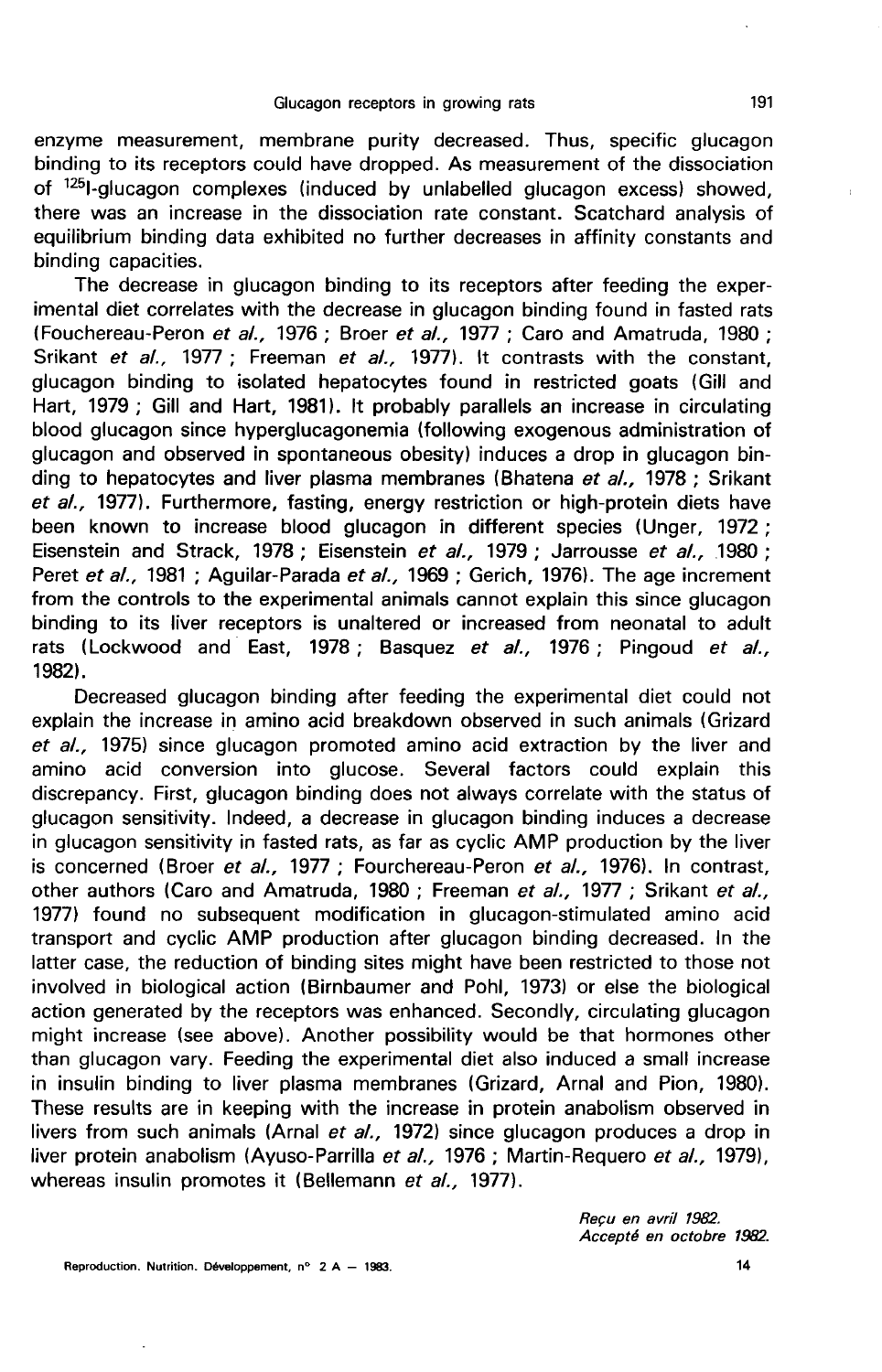#### M. BALAGE et al.

### Résumé. lnfluence de la restriction énergétique sur les récepteurs de glucagon dans le foie chez le rat en croissance.

Le but du présent travail est l'étude des récepteurs de glucagon dans le foie chez le rat en croissance soumis ou non à une restriction énergétique. Pour cela, des rats mâles de souche Sprague-Dawley sont répartis en deux lots. Le lot Témoin reçoit un régime équilibré à 11,8 % de protéines ; le lot soumis à la restriction énergétique reçoit en quantité limitée un régime riche en protéines (19,8 % de protéines). L'aliment est distribué en 6 repas égaux régulièrement répartis au cours du nycthémère. Les rats sont sacrifiés au poids moyen vif de 155 g. Les membranes plasmiques du foie sont préparées selon la méthode de Neville, leur degré de purification est déterminé par les activités 5' nucléotidase et phosphodiesterase. La fixation du glucagon aux membranes est mesurée<br>au moven de <sup>125</sup>l-glucagon. Le glucagon intact au terme des incubations est déterminé équilibré à 11,8 % de protéines ; le lot soumis à la restriction énergétique reçoit en quantité limitée un régime riche en protéines (19,8 % de protéines). L'aliment est distribué en 6 repas égaux régulièrement répartis a par sa capacité à se fixer à nouveau à des membranes plasmiques.

A 30 °C la fixation spécifique apparente du <sup>125</sup>l-glucagon aux membranes augmente en fonction de la durée d'incubation, elle atteint un maximum à partir d'une durée d'incuméthode de Neville, leur degré de purification est déterminé par les activités 5'-<br>nucléotidase et phosphodiesterase. La fixation du glucagon aux membranes est mesurée<br>au moyen de <sup>125</sup>l-glucagon. Le glucagon intact au te maximum diminue à mesure que la concentration en glucagon non radioactif augmente. De plus, lorsque ce maximum de fixation est atteint, un excès de glucagon non radioactif entraîne une dissociation de la fixation du <sup>125</sup>l-glucagon aux membranes selon une période de demi-vie d'environ 1 heure.<br>La fixation spécifique apparente du <sup>125</sup>l-glucagon aux membranes est plus faible chez Duration de la durée d'incubation, elle atteint un maximum à partir d'une durée d'incu-<br>
n voisine de 2 h. Pour une concentration constante en <sup>125</sup>l-glucagon, cette valeur<br>
mum diminue à mesure que la concentration en gl

les rats soumis à la restriction énergétique que chez les rats témoins. Ceci est en accord d'une part avec la diminution de l'hormone intacte au terme des incubations et d'autre part avec la réduction de la pureté des membranes observée chez les animaux restreints en<br>énergie. Ceci peut aussi traduire une réduction de la fixation du glucagon à ses récepteurs sous l'effet de la restriction énergétique. De plus, la vitesse de dissociation du <sup>125</sup>1glucagon fixé aux membranes est plus rapide chez les rats soumis à la restriction énergétique que chez les rats témoins.

#### Références

- AGUILAR-PARADA E., EISENTRAUT A. M., UNGER R. H., 1969. Effects of starvation on plasma pancreatic glucagon in normal man. Diabetes, 18, 717-723.
- ANTHONY L. E., FALOONA G. R., 1974. Plasma insulin and glucagon levels in proteinmalnourished rats. Metabolism, 23, 303-306.
- ARNAL M., FAUCONNEAU G., PECH R., 1972. Synthèses protéiques in vivo dans divers tissus du rat en croissance soumis à une réduction de l'apport énergétique de la ration. Ann. Biol. anim. Bioch. Biophys., 12, 91-108.
- ARONSON N. N., TOUSTER 0., 1974. Isolation of rat liver plasma membrane fragments in isotonic sucrose. In FLEISCHER S., PACKER L., Methods in Enzymology, vol. 31, part A, p. 90. Acad. Press, New York, San Francisco, London.
- AYUSO-PARRILLA M. S., MARTIN-REQUERO A., PEREZ DIAZ J., PARILLA P., 1976. Role of glucagon on the control of hepatic protein synthesis and degradation in the rat in vivo. J. biol. chem., 251, 7785-7790.
- BALAGE M., GRIZARD J., 1981. Influence de la restriction énergétique sur les récepteurs du glucagon dans le foie chez le rat en croissance. 7<sup>e</sup> Réun. Assoc. Fr. Nutr., Paris.
- BELLEMANN P., FRY J. R., BRIDGES J. W., SCHLOTE W., MECKE D., 1977. Effect of insulin on glycogen and protein synthesis in monolayer cultures of hepatocytes from normal and alloxan diabetic rats. Diabetologia, 13, 621-628.
- BHATENA S. J., VOYLES N. R., SMITH S., RECANT L., 1978. Decreased glucagon receptors in diabetic rat hepatocytes. Evidence for regulation of glucagon receptors by hyperglucagonemia. J. clin. Invest., 61, 1488-1497.

٠,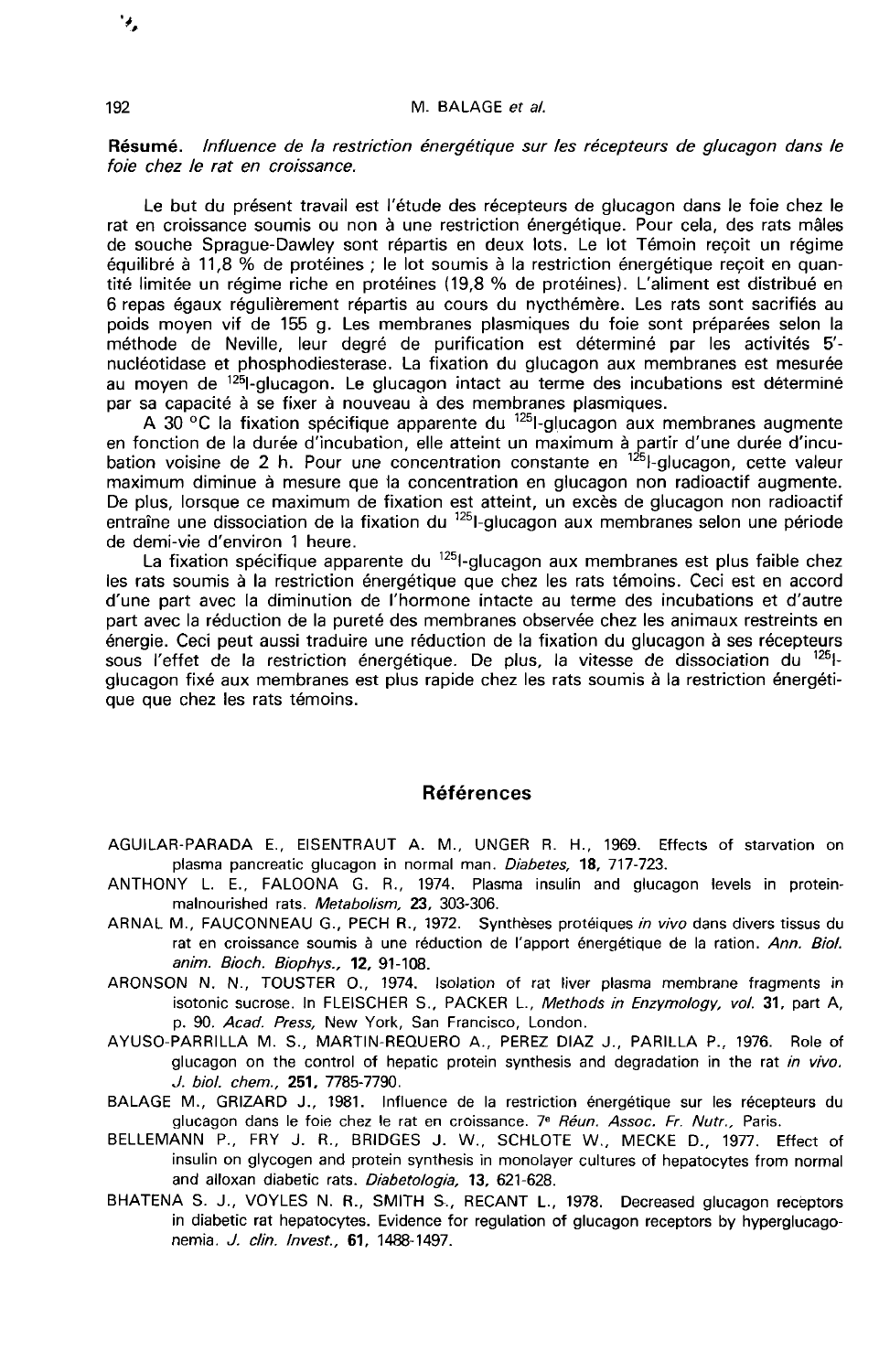- BIRNBAUMER L., POHL S. L., 1973. Relation of glucagon-specific binding sites to glucagondependent stimulation of adenyl-cyclase activity in plasma membrane of rat liver. J. biol. Chem., 248, 2056-2061.
- BLAKE C. C. F., 1978. Hormone receptors. Endeavour, New Ser., 2, 137-141.
- BLASQUEZ E., RUBALCAVA B., MONTESANO R., ORCI L., UNGER R. H., 1976. Development of insulin and glucagon binding and the adenylate cyclase response in liver membranes of the prenatal, postnatal, and adult rat : Evidence of glucagon « resistance ». Endocrinology, 98, 1014-1023.
- BROER Y., FREYCHET P., ROSSELIN G., 1977. Insulin and glucagon-receptor interactions in the genetically obese Zucker Rat : Studies of hormone binding and glucagon-stimulated cyclic AMP levels in isolated hepatocytes. Endocrinology, 101, 236-249.
- CARO J. F., AMATRUDA J. M., 1980. The effects of fasting on glucagon binding and action in isolated rat hepatocytes. Metabolism, 29, 732-738.
- DESBUQUOIS B., 1975. lodoglucagon. Preparation and characterization. Eur. J. Biochem., 53, 569-580.
- EISENSTEIN A. B., STRACK 1., 1978. Increased glucagon secretion in protein-fed rats : effects of refeeding a normal diet. Proceed. Soc. exp. Biol. Med., 158, 578-581.
- EISENSTEIN A. B., STRACK I., GALLO-TORRES H., GEORGIADIS A., MILLER 0. N., 1979. Increased glucagon secretion in protein-fed rats : lack of relationship to plasma amino acids. Am. J. Physiol., 236, E20-E27.
- FEHLMANN M., LE CAM A., FREYCHET P., 1979. Insulin and glucagon stimulation of amino acid transport in isolated rat hepatocytes. J. biol. Chem., 254, 10431-10437.
- FEHLMANN M., MORIN 0., KITABGI P., FREYCHET P., 1981. Insulin and glucagon receptors of isolated rat hepatocytes. Comparison between hormone binding and amino acid transport stimulation. Endocrinology, 109, 253-261.
- FLEISCHER S., KERVINA M., 1974. Subcellular fractionation of rat liver, 6-40. In FLEISCHER S., PACKER L. Methods in Enzymology, vol. 31, part A. Acad. Press, New York, San Francisco, London.
- FOUCHEREAU-PERON M., RANCO F., FREYCHET P., ROSSELIN G., 1976. Effect of feeding and fasting on the early steps of glucagon action in isolated rat liver cells. *Endocrinology*, 98, 755-760.
- FREEMAN D., Mc CORKLE K., SRIKANT C. B ., 1977. Effect of hyperglucagonemia on glucagon binding and biologic activity. Diabetes, 26, 366.
- FREYCHET P., ROSSELIN G., RANCON F., FOUCHEREAU M., BROER Y., 1974. Interactions of insulin and glucagon with isolated rat liver cells. Binding of the hormones to specific receptors. Horm. Metab. Res., 5, 72-78.
- FULLER R. W., BROMER W. W., SNODDY H. D., BAKER J. C., 1975. Regulation of enzyme activity by glucagon : increased hormonal activity of iodinated glucagon. Adv. Enzym. Reg., 13, 201-215.
- GERICH J. E., 1976. Control of pancreatic IRG secretion in vivo. Metabolism, 25, 1437-1441.
- GILL R. D., HART I. C., 1979. The effect of dietary composition on the binding of insulin and glucagon to goat hepatocytes. Biochem. Soc. Trans., 7, 910-911.
- GILL R. D., HART I. C., 1980. Properties of insulin and glucagon receptors on sheep hepatocytes : a comparison of hormone binding and plasma hormones and metabolites in lactating and non-lactating ewes. J. Endocr., 87, 237-247.
- GILL R. D., HART 1. C., 1981. Insulin and glucagon binding to hepatocytes in relation to circulating hormones and metabolites in goats maintained on different diets. Horm. Metab. Res., 13, 603-609.
- GIORGIO N. A., JOHNSON C. B., BLECHER M., 1974. Hormone Receptors. Properties of glucagon binding proteins isolated from liver plasma membranes. J. biol. Chem., 249, 428-437.
- GRIZARD J., ARNAL M., PION R., 1980. Influence de l'hyperinsulinémie sur les récepteurs d'insuline dans le foie du rat en croissance soumis à une restriction énergétique. Reprod. Nutr. Dévelop., 20, 311-321.
- GRIZARD J., PRUGNAUD J., ARNAL M., PION R., 1975. Effet de l'insuline sur la composition corporelle et les teneurs en acides aminés libres du sang, du foie et du muscle